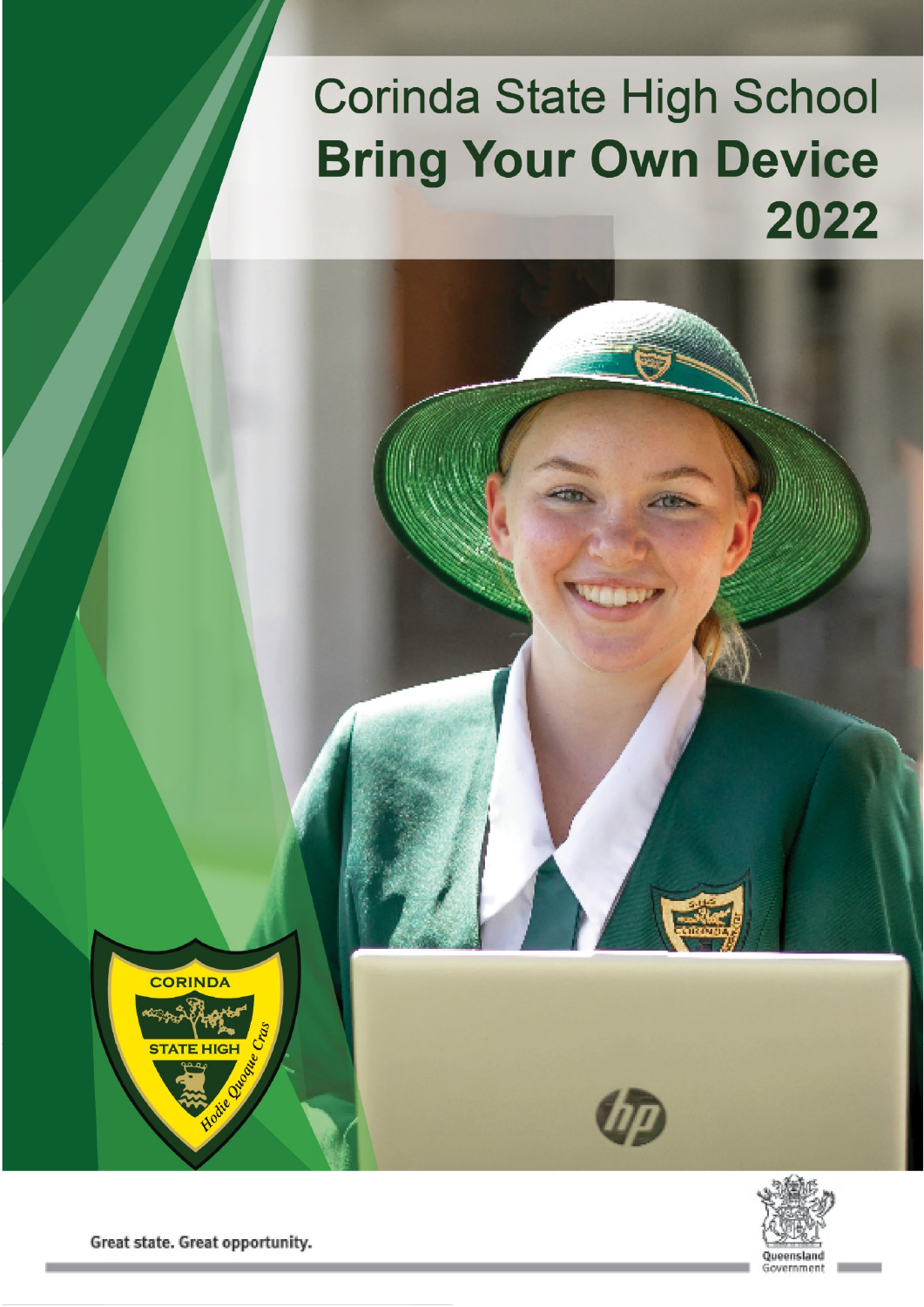

# **Contents**

| Responsibilities of Stakeholders: Students, Parents/Caregivers and the School5 |  |
|--------------------------------------------------------------------------------|--|
|                                                                                |  |
|                                                                                |  |
|                                                                                |  |
|                                                                                |  |
|                                                                                |  |
|                                                                                |  |
|                                                                                |  |
|                                                                                |  |
|                                                                                |  |
|                                                                                |  |
|                                                                                |  |
|                                                                                |  |
|                                                                                |  |
|                                                                                |  |
|                                                                                |  |
|                                                                                |  |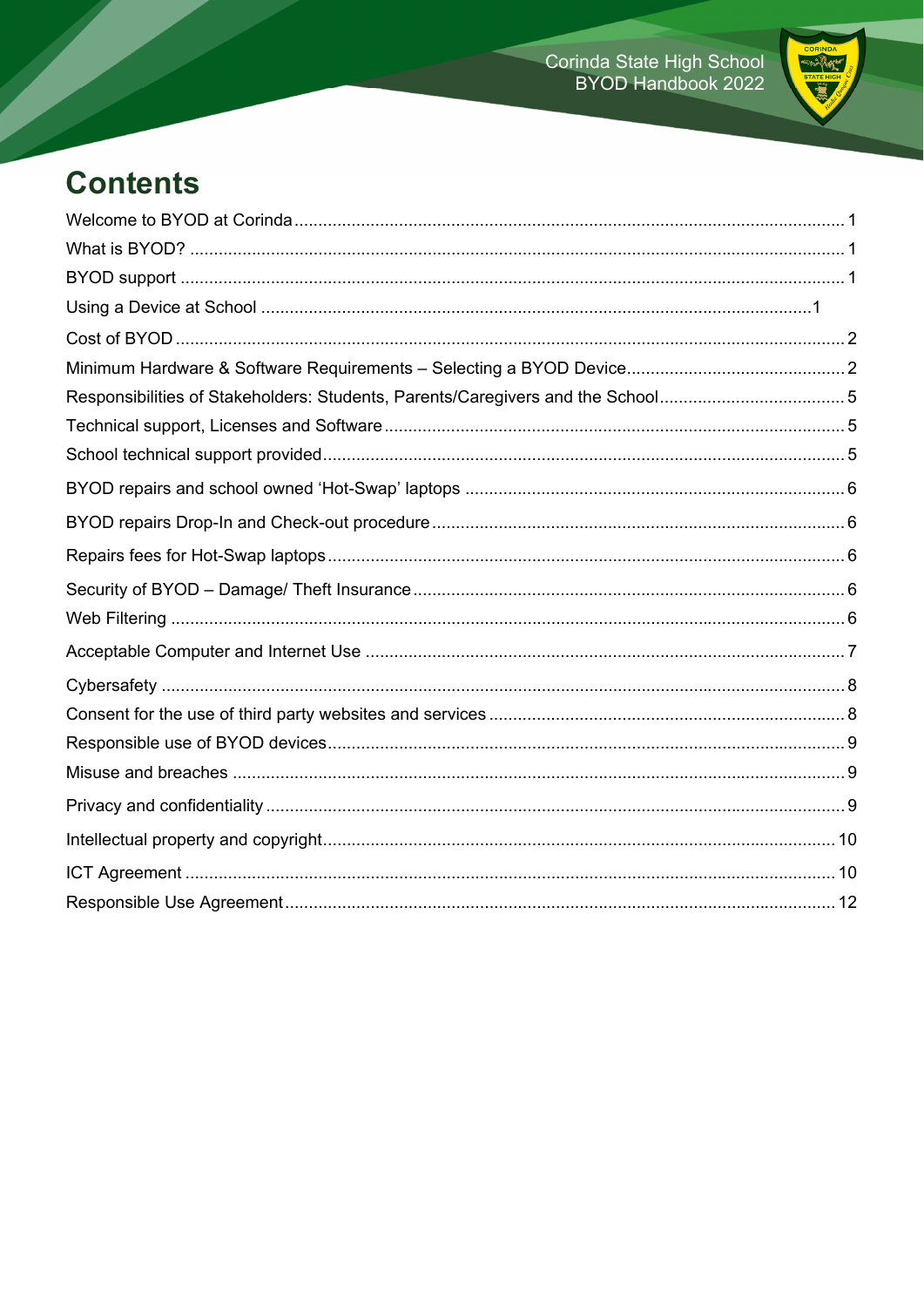

# **Welcome to BYOD at Corinda**

Corinda State High School aims to strengthen its *future focused* vision with the use and integration of technology. Our school's goal is to embed the use of rich interactive technologies to transform and support teaching and learning in the classroom. Our focus is to use technology to develop digital wisdom through collaborative creation, risk-taking, and the construction of deep understanding.

Our BYOD program has revolutionised learning at Corinda State High School, with its benefits evident across the school. These include:

- Learning that is portable, personal, collaborative, interactive and differentiated
- Learning that can be delivered anywhere at any time
- Learning that creates a much stronger connection between school and home

As a result, personal ICT devices are a key enabler for these learning experiences and have never been more vital to the student. Achieving a 1:1 ratio of student to device delivers greater consistency in the shift towards a contemporary learning environment and experience.

In order to facilitate this program, our students and their families are encouraged to purchase or bring their own device that meets the minimum specifications to use in the classroom.

## **What is BYOD?**

Bring Your Own Device is a term used to describe a digital device ownership model where; students use their privately-owned devices to access the departmental networks and information management systems in an educational setting. BYOD allows for students in Years 7 – 12 to purchase their own laptop and use it at school. The program provides students with access to part of the school network, Internet, printing, digital textbooks and other educational platforms.

#### **BYOD Support**

To support the implementation of the BYOD program the school has provided dedicated charging stations, classroom support with IT technicians, the Hot-Swap laptop loan program and partnerships with carefully selected providers to assist parents with their decision making and technical needs.

All students' devices which are purchased for use in the school are required to pass through the IT department. This ensures it meets the minimum specifications and is able to be set up for use within the school's network.

#### **Using a Device at School**

To use the device at school it is required that the device be set up and connected to the school's network. This provides students with secure access while working on the school network. Students are required to follow school policy for ICT use while on school grounds.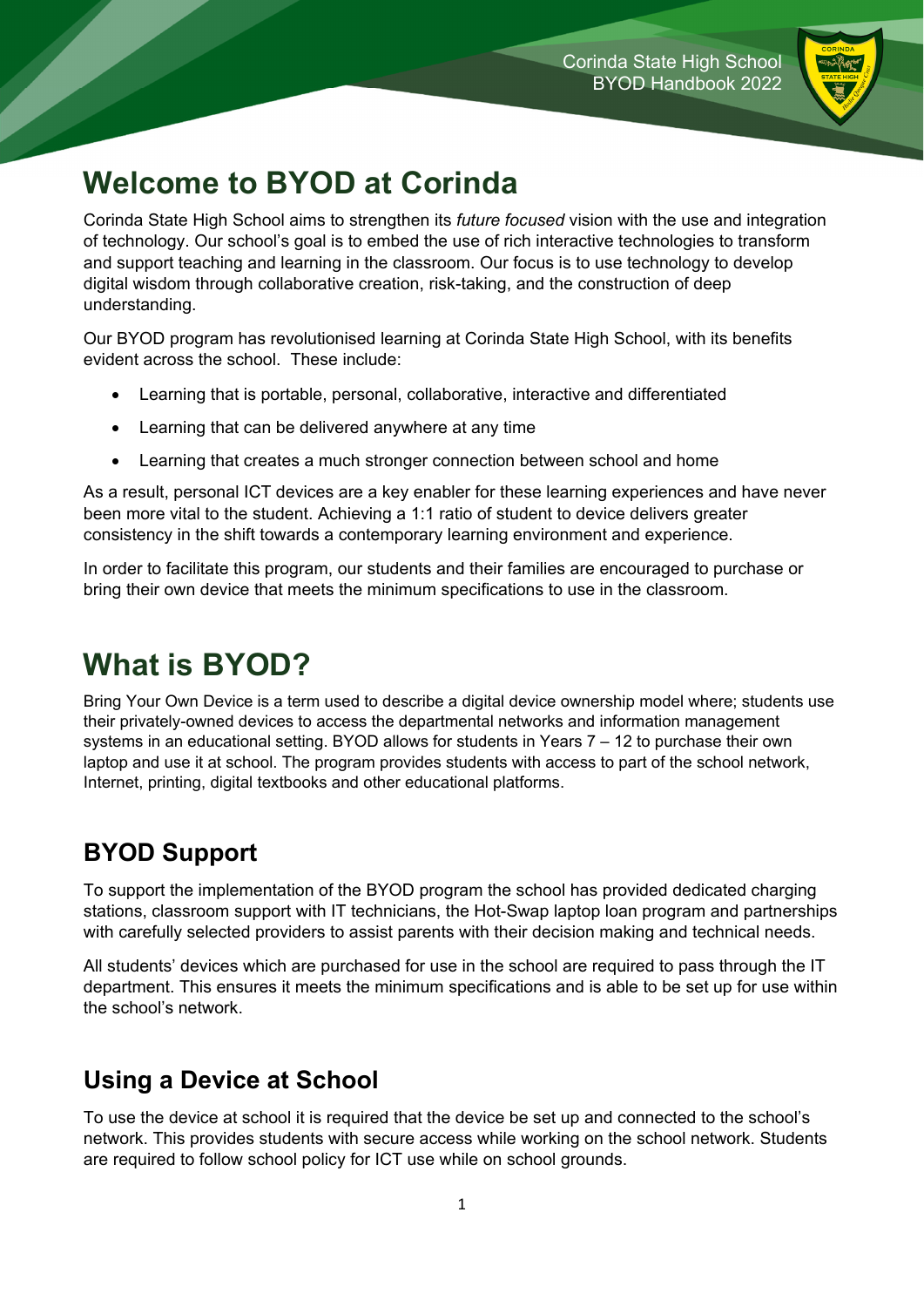

#### "Students will be safe, ethical, lawful, courteous, respectful, and conducive to good order of the school and the community."

Student devices are required to have up-to-date anti-virus and security software installed. All other software on the device must be licensed, and be for educational purposes. A licensed copy of Microsoft Office is available free to all QLD state school students (refer to school website).

The Principal reserves the right to deny any student access to the school's network for any breaches of the school ICT policy.

## **Cost of BYOD**

All students are required to pay an annual fee of \$50.00. This fee includes:

- Additional system connectivity of personal device WIFI connection and access to network services
- Hot-Swap this is a replacement school laptop for use while the student's personal device is being repaired for up to 10 school days per year (conditions apply)
- Additional technical support including:

| <b>SOFTWARE</b>                                                                                                                                                                                                                            | <b>HARDWARE</b>                                                                                                                                                                                                                                  |
|--------------------------------------------------------------------------------------------------------------------------------------------------------------------------------------------------------------------------------------------|--------------------------------------------------------------------------------------------------------------------------------------------------------------------------------------------------------------------------------------------------|
| $\checkmark$ Provide troubleshooting for any device<br>that meets minimum requirements:<br>Windows Operating Systems (Win 10)<br>or Apple Mac Operating systems (Mac<br>OSX)<br>$\checkmark$ Advise 'best option' for repair of<br>problem | $\checkmark$ Provide assistance and support in<br>fault diagnosing/warranty/ADP logging<br>$\checkmark$ Non-warranty damage identification,<br>possible cost associations and 'best<br>option' suggestions<br>Drop off point at ICT room for BYO |
| Provide assistance for school<br>connectivity issues                                                                                                                                                                                       | repairs with third parties                                                                                                                                                                                                                       |
| Provide support for school allocated<br>✓<br>software                                                                                                                                                                                      |                                                                                                                                                                                                                                                  |

## **Minimum Hardware & Software Requirements – Selecting a BYOD Device**

Before acquiring a device to use at school, parents/caregivers and students should be aware of Corinda State High School's minimum hardware, operating system and software requirements. These specifications relate to the suitability of the device for class activities, student needs, and promoting a safe and secure access to the school's network.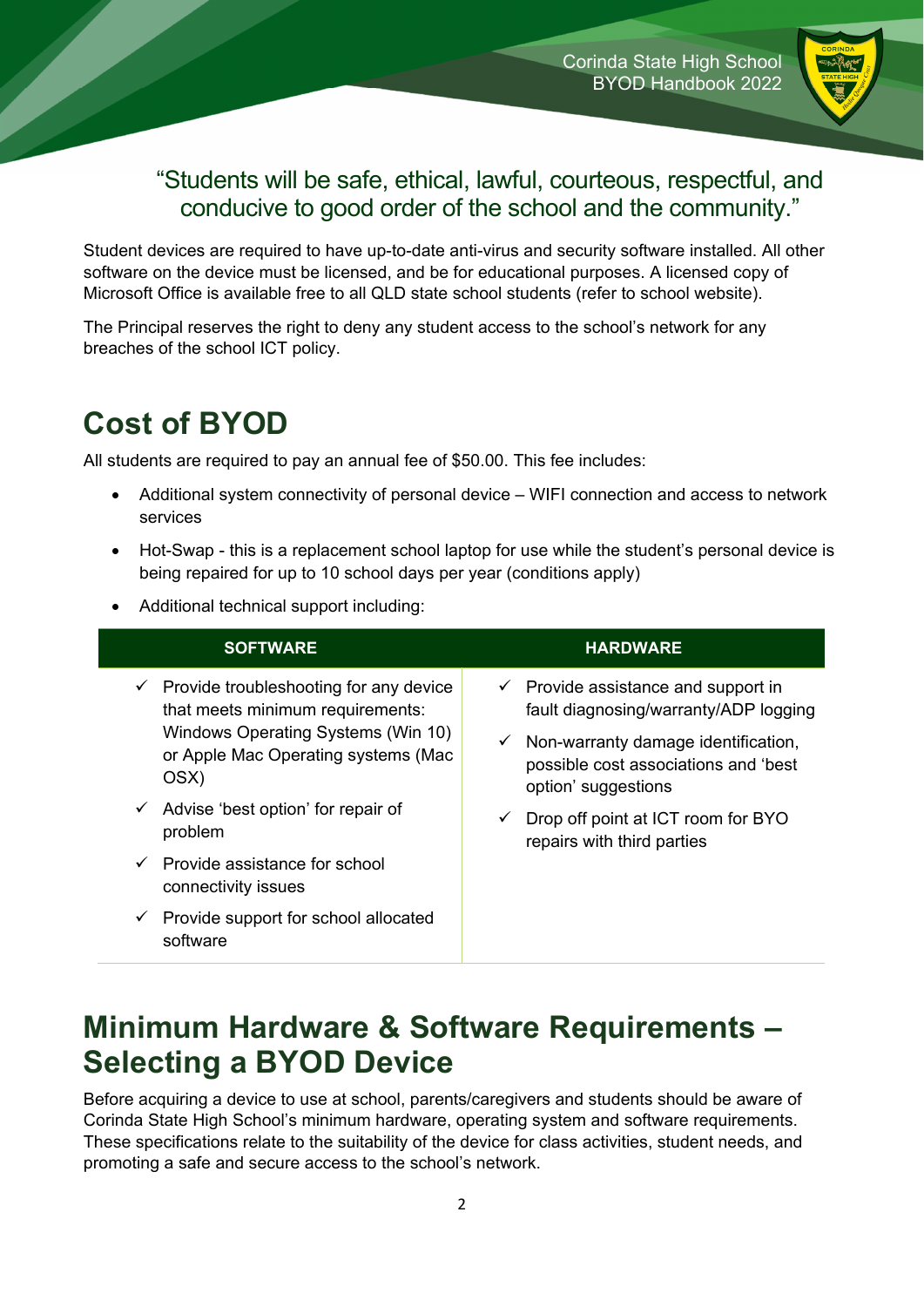

Corinda State High School recommends that all devices used by students meet the minimum specifications outlined in this document to enable suitability for curriculum-based activities. Corinda State High School ICT technicians will make every effort to enable connectivity of devices that meet these minimum specifications, assuming there are no technical or other issues outside their control.

Be aware specific graphic intensive subjects such as Visual Arts, Multimedia or Industrial Graphics and Design subjects may require a device with higher performance standards. If your student is enrolled in these subjects, please contact the Head of Department for the subject or the ICT Team for more specific information. For more information regarding the BYOD program visit the school's website: https://corindashs.eq.edu.au/curriculum/bring-your-own-device

| <b>CORINDA STATE HIGH SCHOOL</b><br><b>MINIMUM HARDWARD REQUIREMENTS FOR BYOD DEVICE</b>                                                                                                                                              |                                                                               |  |  |  |
|---------------------------------------------------------------------------------------------------------------------------------------------------------------------------------------------------------------------------------------|-------------------------------------------------------------------------------|--|--|--|
| <b>Years 7 to 12 Laptop</b>                                                                                                                                                                                                           |                                                                               |  |  |  |
| <b>WINDOWS LAPTOP</b>                                                                                                                                                                                                                 | <b>MAC LAPTOP</b>                                                             |  |  |  |
| Windows 10 and above (NOT Windows 10S)<br>64bit capable CPU<br>Dual Band Wireless (capable of 5GHZ<br>Wireless)<br>8 GB RAM<br>Minimum 128GB SSD                                                                                      | MAC OS Catalina and above<br>Dual Band Wireless (capable of<br>5GHZ Wireless) |  |  |  |
| <b>ESSENTIAL ACCESSORIES</b><br>Protective Case for your laptop - Consider a "ruggedized" case<br><b>RECOMMENDED ACCESSORIES</b><br>Accident Protection Insurance (with purchase or check your Home and Contents<br>Insurance Policy) |                                                                               |  |  |  |
| <b>HARDWARE RECOMMENED FOR HIGHER PERFORMANCE</b>                                                                                                                                                                                     |                                                                               |  |  |  |
| Visual Arts, Media, Engineering and Design subjects                                                                                                                                                                                   |                                                                               |  |  |  |
| Years 10 to 12 Laptop                                                                                                                                                                                                                 |                                                                               |  |  |  |
| <b>WINDOWS LAPTOP</b>                                                                                                                                                                                                                 | <b>MAC LAPTOP</b>                                                             |  |  |  |
| Windows 10 and Above (NOT Windows<br>10S)<br>64bit capable CPU<br>Dual Band Wireless (Capable of 5GHZ<br>Wireless)<br>8 GB RAM or higher<br>256GB SSD or higher                                                                       | MAC OS Catalina or above<br>Dual Band Wireless (capable of<br>5GHZ Wireless)  |  |  |  |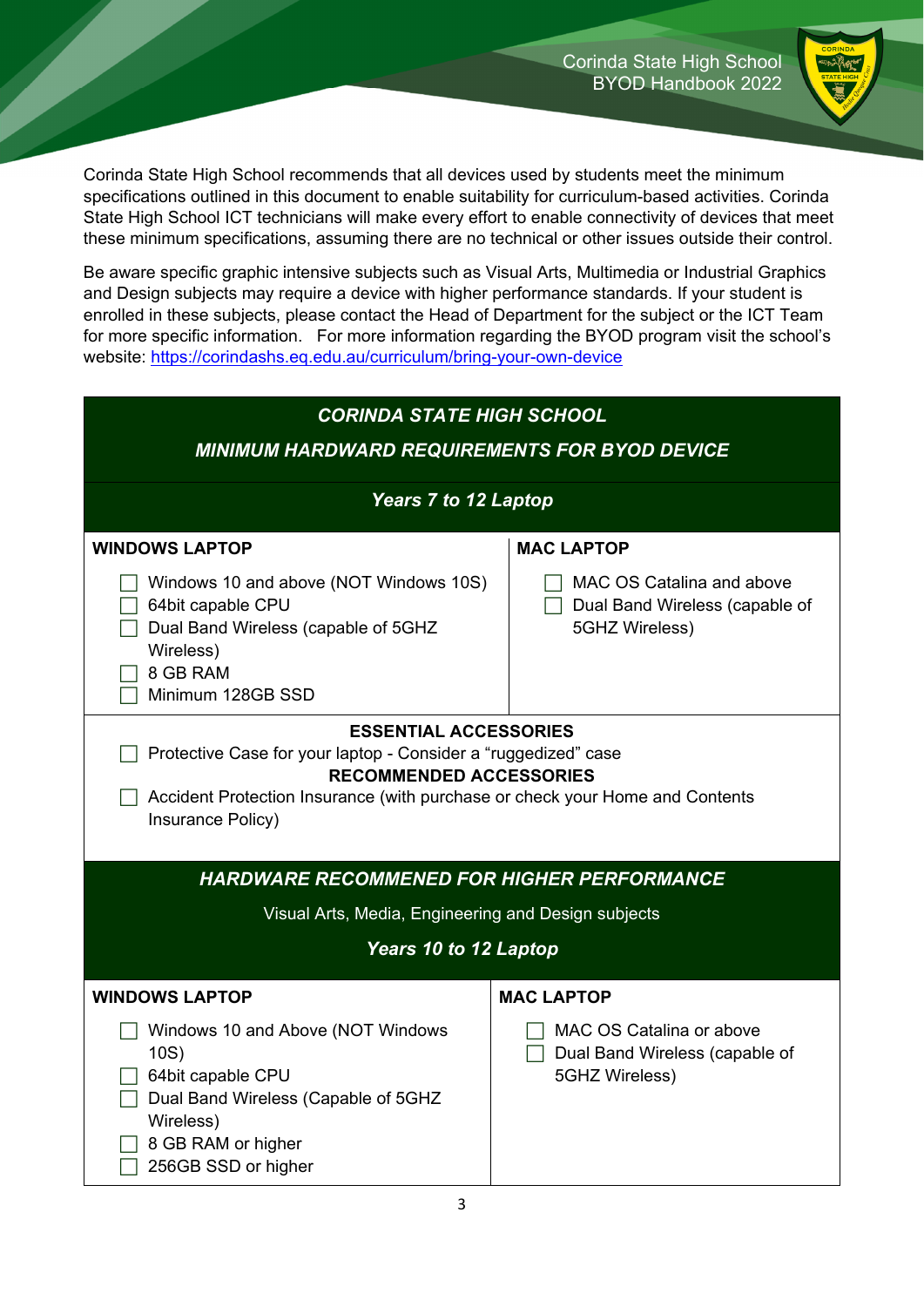| Corinda State High School |  |                           |
|---------------------------|--|---------------------------|
|                           |  | <b>BYOD Handbook 2022</b> |



| Dedicated Video Card 2GB memory or<br>higher                                                      |  |  |
|---------------------------------------------------------------------------------------------------|--|--|
|                                                                                                   |  |  |
|                                                                                                   |  |  |
| <b>ESSENTIAL ACCESSORIES</b>                                                                      |  |  |
| Protective Case for your laptop - Consider a "ruggedized" case                                    |  |  |
| <b>RECOMMENDED ACCESSORIES</b>                                                                    |  |  |
| Mouse (wireless USB Chargeable or corded)                                                         |  |  |
| Accident Protection Insurance (with purchase or check your Home and Contents<br>Insurance Policy) |  |  |
|                                                                                                   |  |  |

*We highly recommend to take this checklist with you when you are purchasing your device.* 

Click here for BYOD online shopping and vendor catalogues: https://corindashs.eq.edu.au/curriculum/bring-your-own-device/purchasing-a-b-y-o-d-laptop

| <b>CORINDA STATE HIGH SCHOOL</b>                                                                                                                                                                                                                                                                                                                                              |  |  |
|-------------------------------------------------------------------------------------------------------------------------------------------------------------------------------------------------------------------------------------------------------------------------------------------------------------------------------------------------------------------------------|--|--|
| <b>MINIMUM SOFTWARE REQUIREMENTS FOR BYOD DEVICE</b>                                                                                                                                                                                                                                                                                                                          |  |  |
| <b>Years 7 to 12 Laptop</b>                                                                                                                                                                                                                                                                                                                                                   |  |  |
| Microsoft Office 2016 or Microsoft 365 – available for five free downloads (*)<br>Download via http://portal.office.com Use your student ID and password to login.<br><b>Windows Version - Office 2016 contains</b><br>Word, Excel, PowerPoint, Access, Publisher, Outlook, OneNote & Teams<br>Mac Version - Office 2016 contains<br>Word, Excel, PowerPoint, OneNote & Teams |  |  |
| PDF Reader - Adobe Reader (Free to download)<br>https://acrobat.adobe.com/au/en/acrobat/pdf-reader.html                                                                                                                                                                                                                                                                       |  |  |
| Anti-Virus Software (Windows can use the free Defender) and ensure it is continually<br>updated                                                                                                                                                                                                                                                                               |  |  |
| Mobility Printing Provided by Papercut $(*)$ –<br>https://gedu.sharepoint.com/sites/2055/students/byod/Shared%20Documents/Software/M<br>obility%20Print/Mobility%20Setup[10.40.44.5].exe                                                                                                                                                                                      |  |  |
| (*) – Note must have EQ MISD Email address to login to download software                                                                                                                                                                                                                                                                                                      |  |  |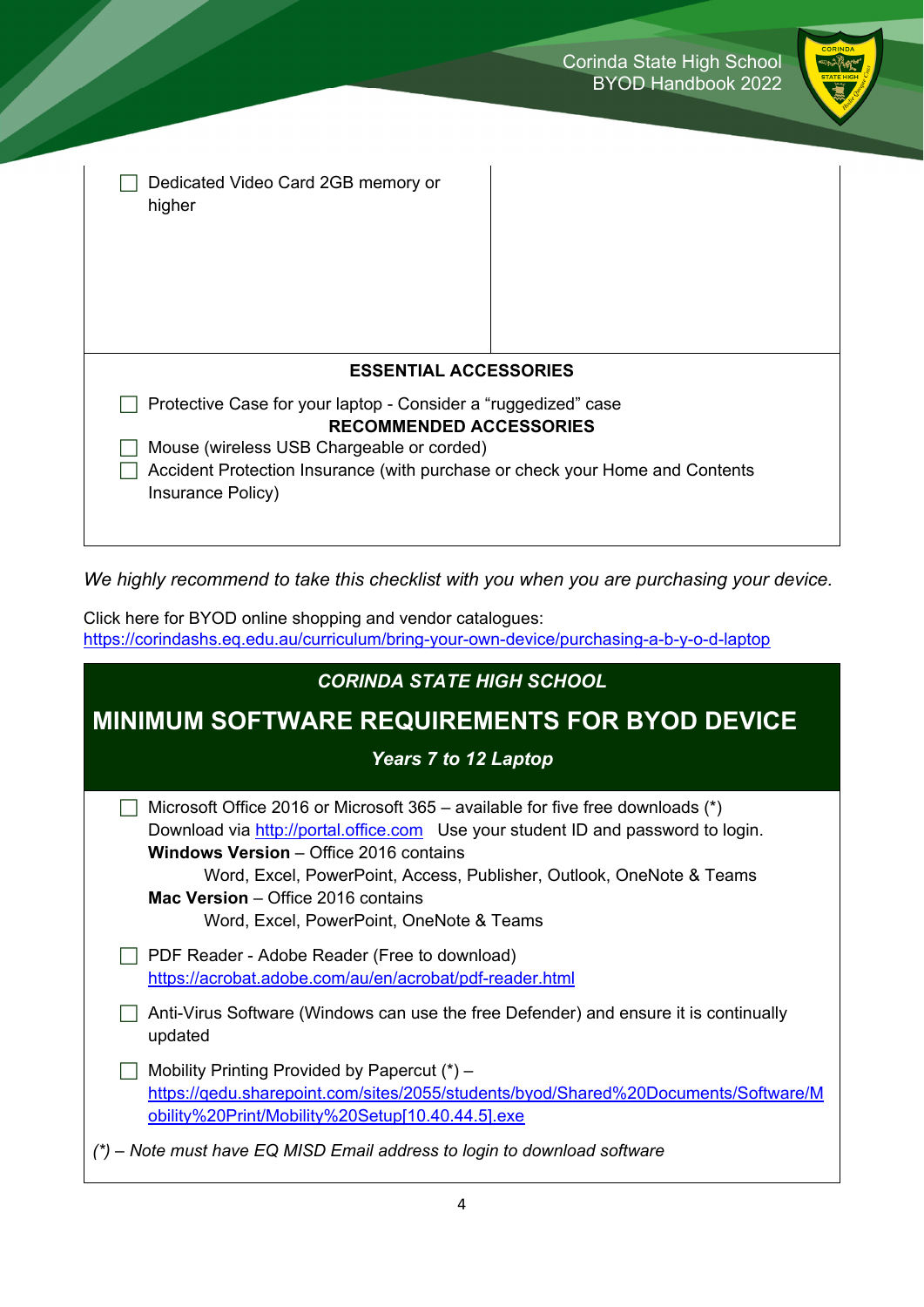

## **Responsibilities of Stakeholders: Students, Parents/Caregivers and the School**

#### **Corinda State High School will provide:**

- BYOD program induction including information on connection, care of device at school, appropriate digital citizenship and cybersafety
- Network connection at school
- Internet filtering (when connected via the school's computer network)
- Technical support
- Printing facilities

#### **Students will:**

- Participate in a BYOD induction program
- Back up files by saving data to Onedrive
- Charge device via appropriate methods
- Abide by intellectual property and copyright laws (including software/media piracy)
- Ensure personal login account will not be shared with another student, and device will not be shared with another student
- Not tell another student any of their passwords
- Understand and sign the BYOD agreement

#### **Parents / Caregivers will provide:**

- Internet filtering (when **NOT** connected to the school's network)
- Adequate warranty and insurance of the device
- A protective case for the device

# **Technical support, Licenses and Software**

#### **School technical support provided**

All maintenance for the IT device, operating system, software and/or apps purchased by the family are the responsibility of the family. Corinda State High School will provide support to students on the BYOD program with assistance/advice on school required applications, configuration, and resolution of simple issues.

However, at no time can the school take responsibility for the BYOD device, data, backups, or its repair in any form.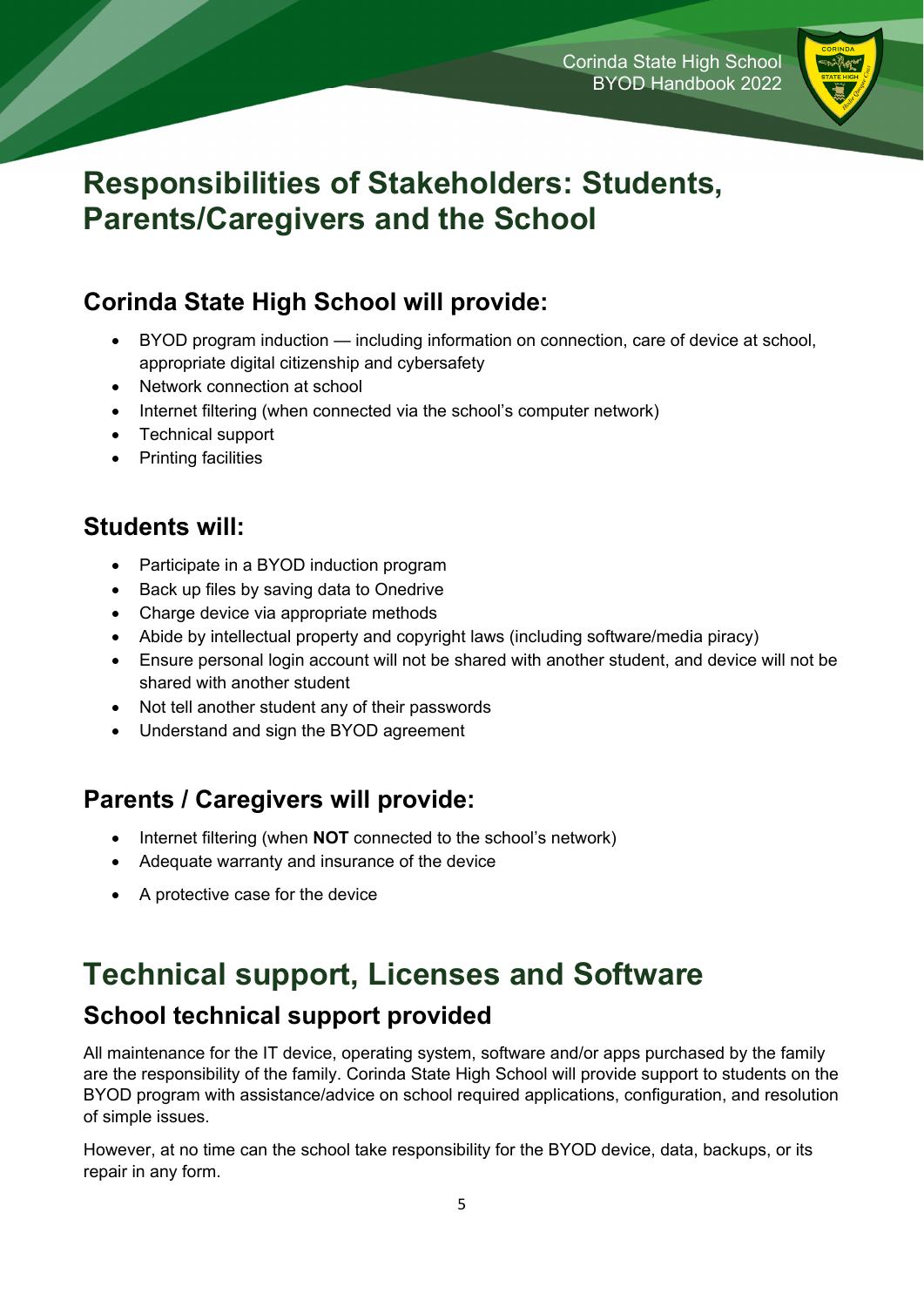

### **BYOD repairs and school owned 'Hot-Swap' laptops**

The school operates a device lending 'Hot-Swap' system to support student's learning in the event the student's laptop is damaged and requires a repair. To access a loan device, evidence is required to show the student's device has been logged with a repairer for repair (typically a receipt showing support or ticket number).

While the Hot-Swap device is on loan to the student, it remains the property of the school at all times. At the end of the school year, or at such time as the student ceases to be enrolled at Corinda State High School, the device must be checked-in with the school's IT Tech Support staff. If the device is not returned, financial compensation will be sought.

#### **BYOD repairs Drop-In and Check-out procedure**

The school provides a service for the student's BYOD device to be checked-in with the IT Tech Support area for repair by a third party repairer. The repairer can then attend the school to repair the device. Such arrangements with a third party repairer is solely the responsibility of, and is to be organised by the parent/carer prior to checking-in the device with IT Tech Support staff.

### **Repairs fees for Hot-Swap laptops**

School owned laptops are the property of the Department of Education and Training and incur charges if damaged by the student whilst on loan. An accidental damage repair incurs a **\$100**  excess fee per incident; and if the laptop is lost or stolen, and not recoverable, a fee of **\$300** will be charged. This fee will also apply to malicious damage.

### **Security of BYOD – Damage / Theft Insurance**

All BYOD laptops and devices must be marked with the student's name. We recommend that accidental damage and warranty policies are discussed at point of purchase to minimise financial impact and disruption to learning should a device not be operational.

The student is responsible for taking care of and securing the device and accessories. Responsibility for loss or damage of a device at home, in transit or at school remains with the student. The school cannot be held liable for any damage or replacement costs incurred while the device is at school or travelling to and from school.

### **Web Filtering**

This purpose-built web filtering solution takes a precautionary approach to blocking websites including those that do not disclose information about their purpose and content. The school's filtering approach represents global best-practice in Internet protection measures. However, despite internal departmental controls to manage content on the Internet, illegal, dangerous or offensive information may be accessed or accidentally displayed. Teachers will always exercise their duty of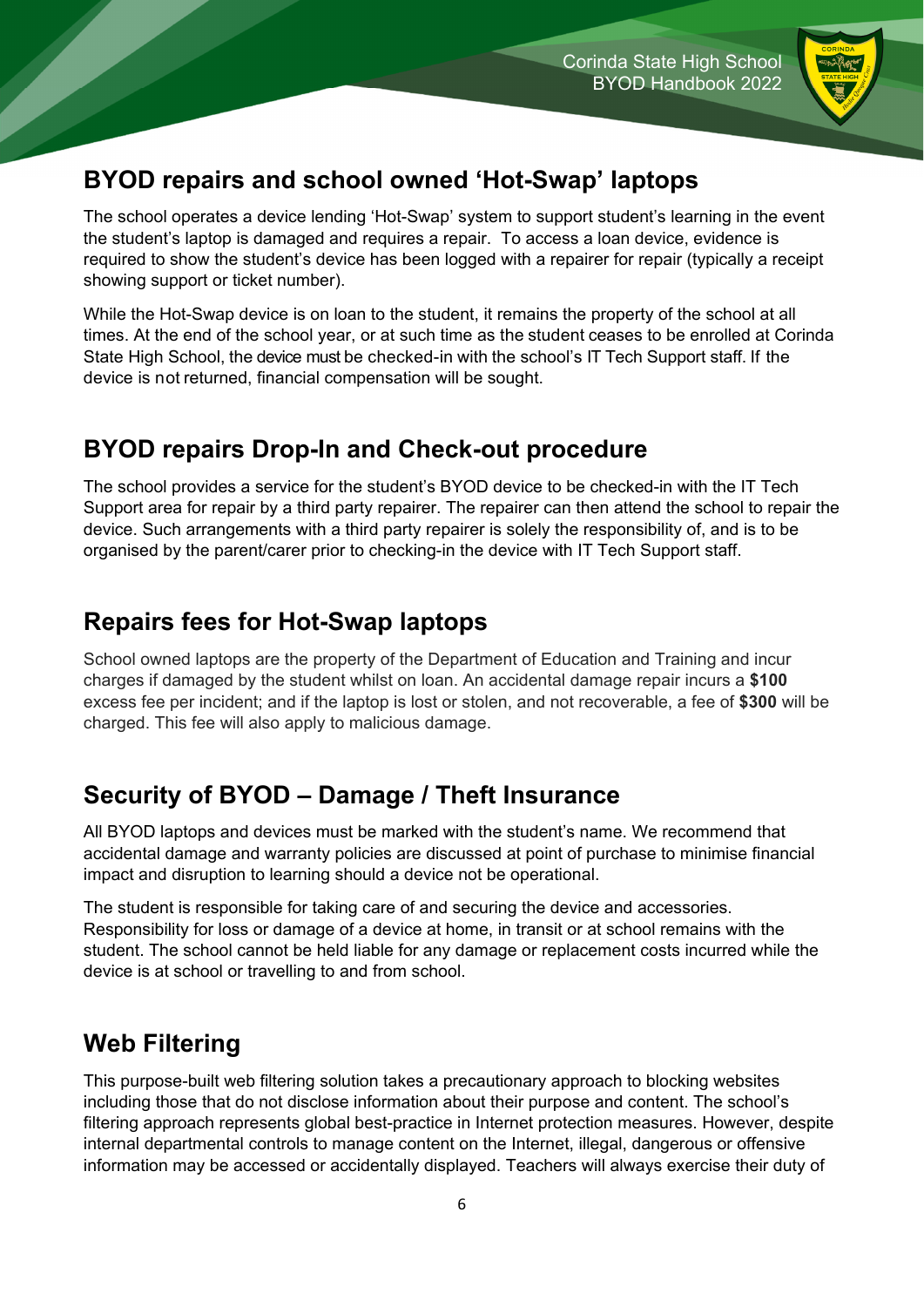

care, but avoiding or reducing access to harmful information requires responsible use by the student.

Students are required to report any Internet site accessed that is considered inappropriate. Any suspected security breach involving students, users from other schools, or from outside the Queensland DET network must also be reported to the school.

The personally owned BYOD laptops have access to home and other out-of-school Internet services and those services may not provide Internet filtering. Parents and caregivers are encouraged to install a local filtering application on the student's device for such times the device is Internet connected in locations other than school. Parents/caregivers are responsible for appropriate Internet use by students outside the school.

# **Acceptable Computer and Internet Use**

Upon enrolment in a Queensland Government school, parental or caregiver permission is sought to give the student(s) access to the Internet. This forms part of the Corinda State High School enrolment procedures. The acceptable-use conditions and school policies apply to the use of the device and internet both on and off the school grounds.

Communication through Internet and online communication services must also comply with the Safe, Supportive and Disciplined School Environment and the Corinda SHS Responsible Behaviour Plan for Students.

While on the school network, students should not:

- Create, participate in or circulate content that attempts to undermine, hack into and/or bypass the hardware and/or software security mechanisms that are in place
- Disable settings for virus protection, spam and/or Internet filtering that have been applied as part of the school standard
- Use unauthorised programs and intentionally download unauthorised software, graphics or music
- Intentionally damage or disable computers, computer systems, school or government networks
- Use the device for unauthorised commercial activities, political lobbying, online gambling, or any unlawful purpose.

Note: Students' use of Internet and online communication services may be audited at the request of appropriate authorities for investigative purposes surrounding inappropriate use.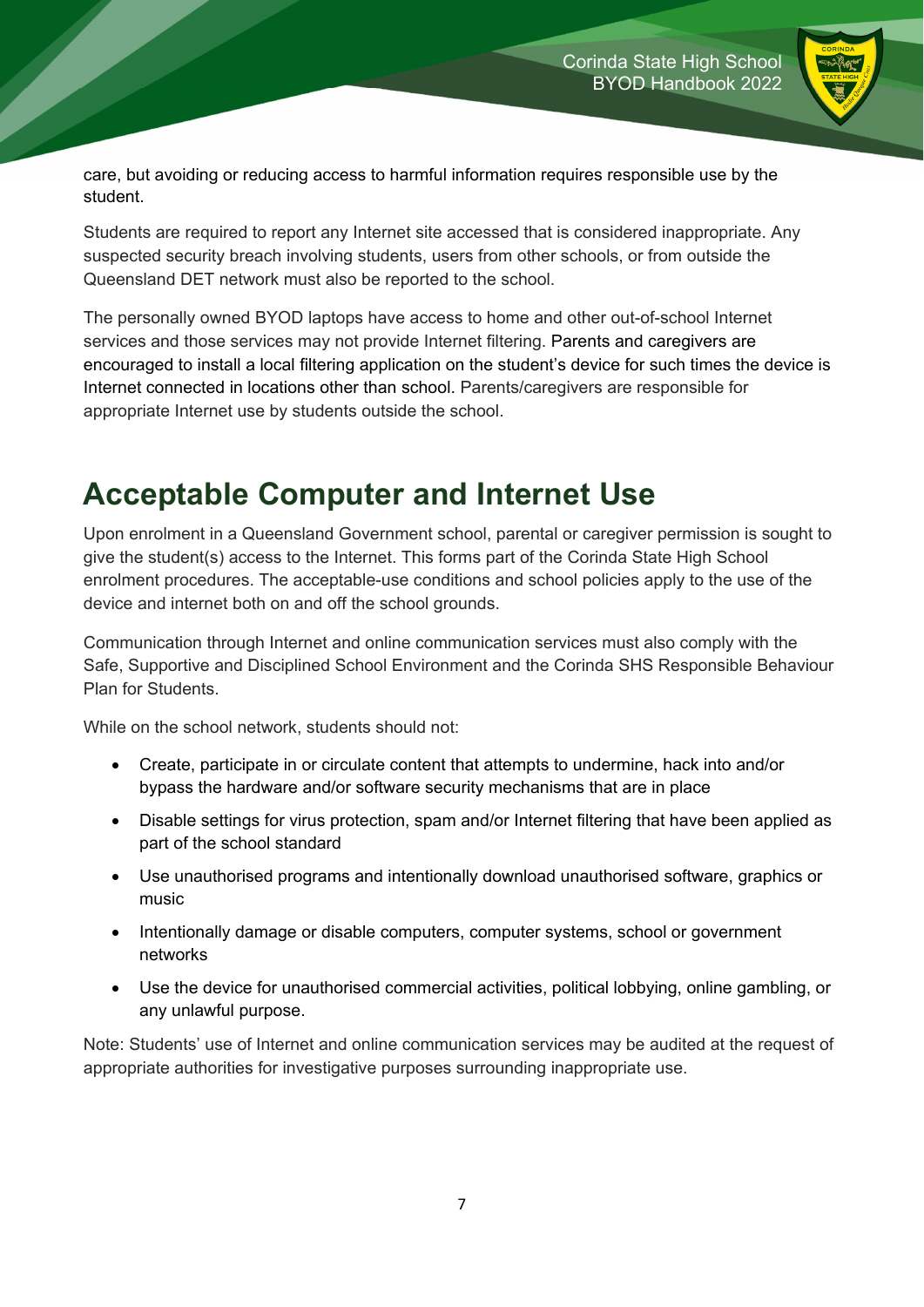

# **Cybersafety**

If a student believes they have received a computer virus, spam (unsolicited email), a message or any other online content that is inappropriate or makes them feel uncomfortable, they must inform their teacher, parent or caregiver as soon as possible.

Students must also seek advice if another user seeks personal information, offers gifts by email, and asks to be telephoned or asks to meet a student.

Students must never initiate or knowingly forward emails, or other online content, containing:

- A message sent to them in confidence
- A computer virus or attachment that is capable of damaging the recipients' computer
- Chain letters or hoax emails
- Spam (such as unsolicited advertising)

Students must never send, post or publish:

- Inappropriate or unlawful content which is offensive, abusive or discriminatory
- Threats, bullying or harassment of another person
- Sexually explicit or sexually suggestive content or correspondence
- False or defamatory information about a person or organisation.

Parents, caregivers and students are encouraged to read the department's cybersafety and cyberbullying policies and guidelines:

https://www.qld.gov.au/education/schools/health/cybersafety/cybersafety-qss

## **Consent for the use of third party websites and services**

### **The Use of Student Information**

Corinda SHS teachers may wish to utilise a third-party web-based service provider/s to aid in students learning. For your student to use the service the teacher will need to register them as a user. Registering with these providers requires student personal information to be disclosed to the provider of the service. In the case of the services they are private companies that are hosted onshore in Australia/and/or/outside of Australia. Outside of Australia means that data that is entered to register for these sites will be stored on servers that are not based in Australia and therefore are not bound by Queensland's privacy laws.

Prior to students using websites or services a Third-Party Website consent Form will be sent to ask your permission for the registration and use of these sites by your student. These forms may also accompany resource levy and enrolment forms.

Note: It is not compulsory for you to provide this consent.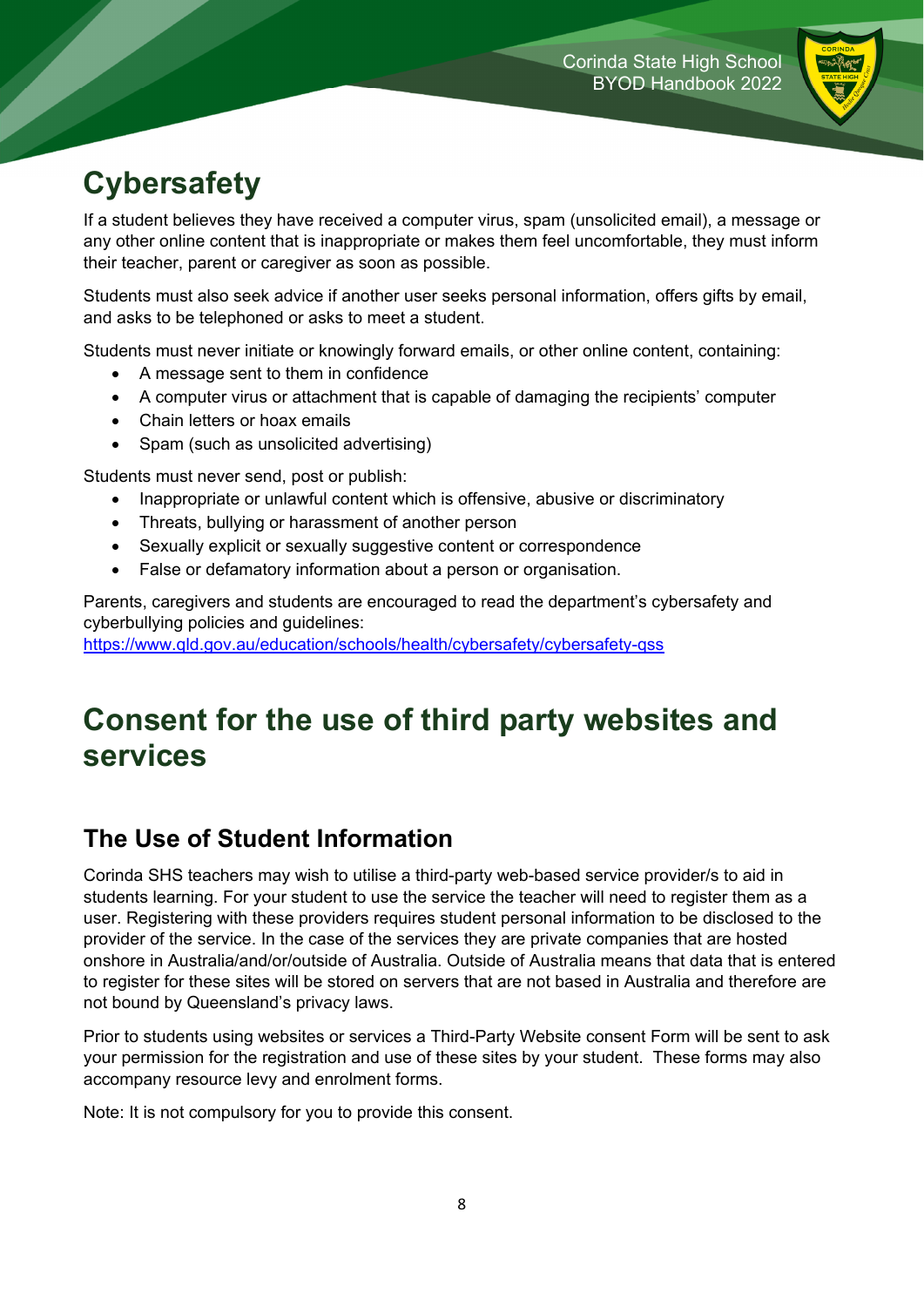

## **Responsible use of BYOD devices**

Information sent from our school network contributes to the community perception of the school. All students using our ICT facilities are encouraged to conduct themselves as positive ambassadors for our school.

- Students using the system must not at any time attempt to access other computers
- Students must not record, photograph or film any students or school personnel without the express permission of the individual/s concerned and the supervising teacher
- Students must get permission before copying files from another user. Copying files or passwords belonging to another user without their express permission may constitute plagiarism and/or theft
- Students need to understand copying of software, information, graphics, or other data files may violate copyright laws without warning and be subject to prosecution from agencies to enforce such copyrights
- Parents and caregivers need to be aware that damage to mobile devices owned by other students or staff may result in significant consequences in relation to breaches of expectations and guidelines in the school's behaviour policies
- The school will educate students on cyber bullying, safe Internet and email practices, and health and safety regarding the physical use of electronic devices. Students have a responsibility to incorporate these safe practices in their daily behaviour at school.

All material on the device is subject to audit by authorised school staff. If at any stage there is a police request, the school may be required to provide the authorities with access to the device and personal holdings associated with its use.

#### **Misuse and breaches**

Students should be aware that they are held responsible for their actions while using the internet and online communication services. Students will be held responsible for any breaches caused by other person(s) knowingly using their account to access internet and online communication services.

#### **Privacy and confidentiality**

Students must not use another student or staff member's username or password to access the school network or another student's device. This includes not trespassing in another person's files, home drive, email or accessing unauthorised network drives and systems.

Additionally, students should not divulge personal information via the Internet or email, to unknown entities or for reasons other than to fulfil the educational program requirements of the school. It is important that students do not publish or disclose the email address of a staff member or student without that person's explicit permission. Students should also not reveal personal information including names, addresses, photographs, credit card details or telephone numbers of themselves or others. They should ensure that privacy and confidentiality is always maintained.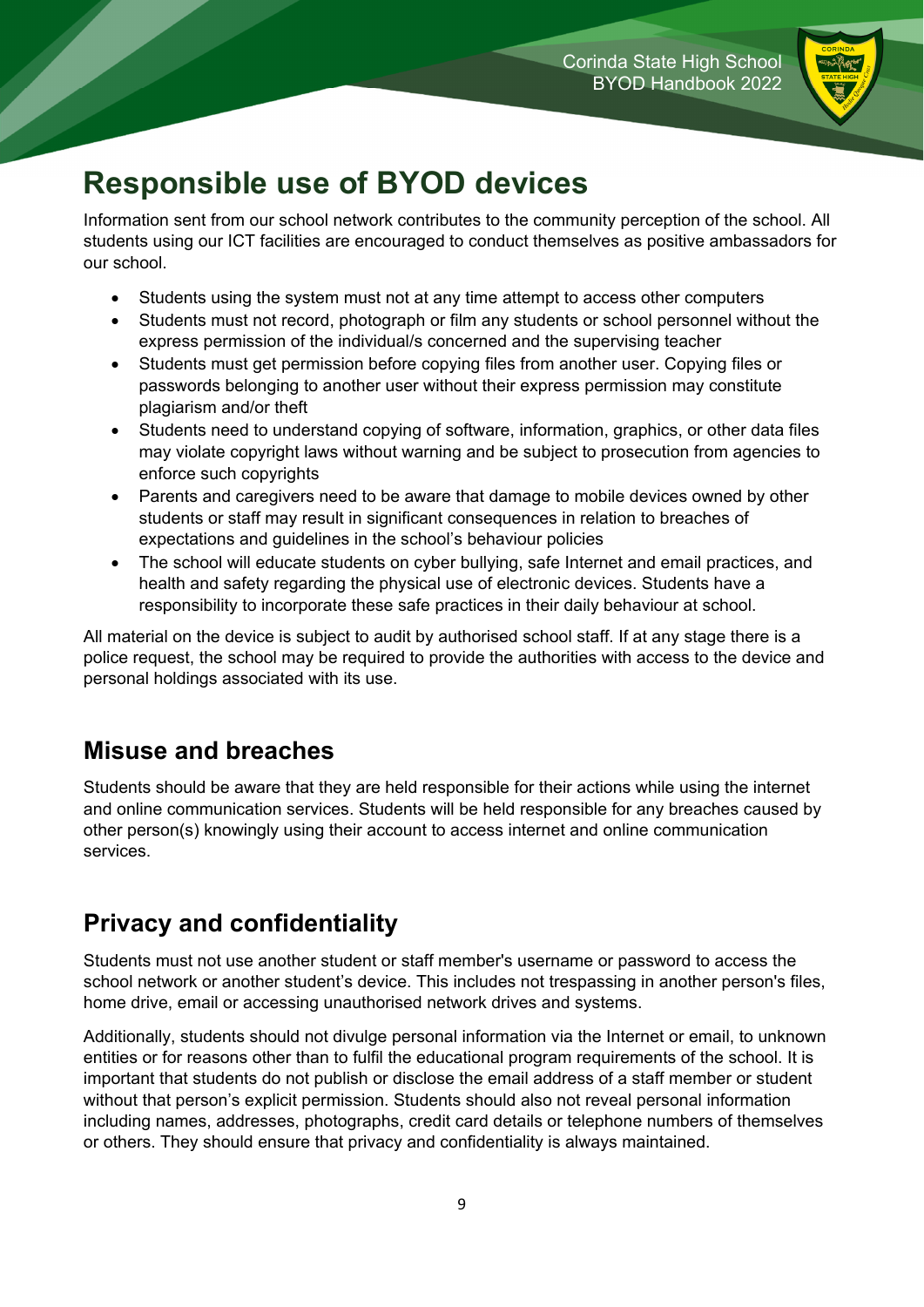

### **Intellectual property and copyright**

Students should never plagiarise information and should observe appropriate copyright clearance, including acknowledging the original author or source of any information, images, audio etc. used. It is also important that the student obtain all appropriate permissions before electronically publishing other people's works or drawings. The creator or author of any material published should always be acknowledged. Material being published on the Intranet or Internet must have the approval of the principal or their delegate and have appropriate copyright clearance.

Copying of software, information, graphics or other data files may violate copyright laws without warning and be subject to prosecution from agencies to enforce such copyrights.

# **ICT Agreement**

**STUDENTS WILL BE: SAFE / ETHICAL / LAWFUL / COURTEOUS / RESPECTFUL / CONDUCIVE TO THE GOOD ORDER OF SCHOOL AND THE COMMUNITY** 

- Students are not to touch, interfere or use any other students' device.
- ICT at Corinda SHS is to be used for educational activities conducted by the school.
- Your school email address is strictly for educational use and is not to be used to sign up for mailing lists or websites, e.g. social media sites and online shopping accounts. This account should be checked daily.
- At no time is any student permitted to record, photograph or film anyone else using either video or audio without the explicit permission of a teacher and that person.
- Tethering and hotspot technology is not permitted on the school grounds, all devices at all times must be connected to the Education QLD network.
- All devices need to have a carry case as part of the ICT agreement.
- Devices must be fully charged and ready for learning at the start of each school day.
- Students are required to have a USB with their name on it to back up any work that they are completing while at school so if there is a hardware or software malfunction no work is lost.
- Students will not create, participate in or circulate content that attempts to undermine, hack into and/or bypass the hardware and/or software security mechanisms that are in place.
- Students are not to disable any settings for virus protection, spam, Internet filtering and/or device management and Wi-Fi profiles installed by the school.
- No use of unauthorised programs and intentionally downloading unauthorised software, graphics, video or music.
- Students will not intentionally damage or disable computers, computer systems, school or government networks.
- Devices may not be used for unauthorised commercial activities, political lobbying, online gambling or any unlawful purpose.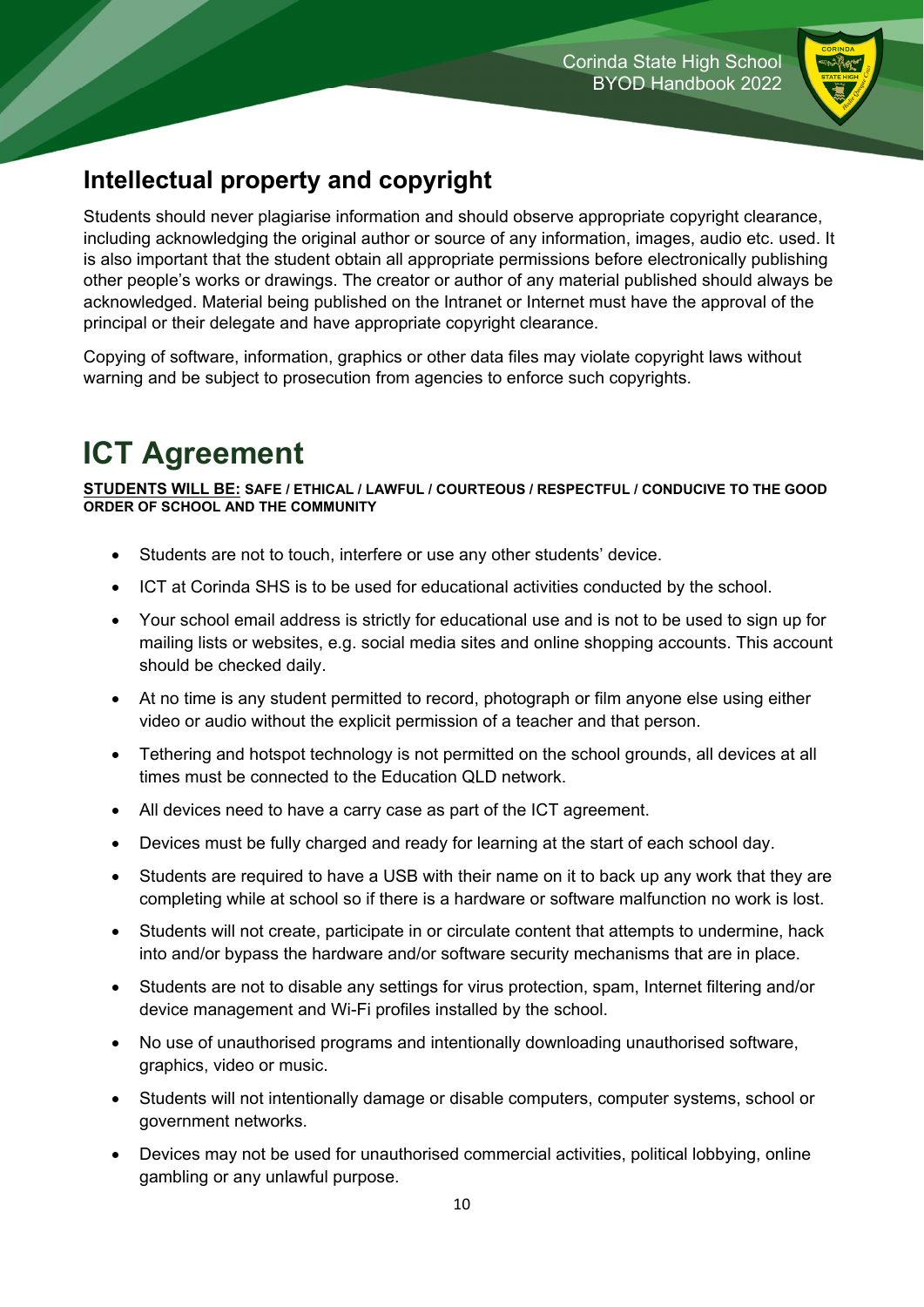

- Anything you do on your device while at school may be accessed and monitored by staff to ensure students compliance with the ICT agreement.
- Personal accounts are not to be shared at any time and students are not permitted to let others use their personal account details.
- At no times should students reveal names, personal details or images of themselves and anyone else in their interactions with online communities and social networks.
- While at school the Education Department provides internet filtering of inappropriate content. When devices are at home parents/caregivers are advised to monitor student online activity.
- Students are not to plagiarise or violate copyright laws.
- Breaching this agreement will result possible restrictions on your device and account and other appropriate measures as determined by the principal.
- In the case where a student has been found to lose or damage another student's device normal school procedures apply. Students and the parents will be held responsible for any deliberate act that leads to damage or loss of another student's device. All disputes in these matters will be referred to the principal who is the final arbiter.
- Ongoing breaches to this agreement will result in a review of the student's participation in the school's technology program.